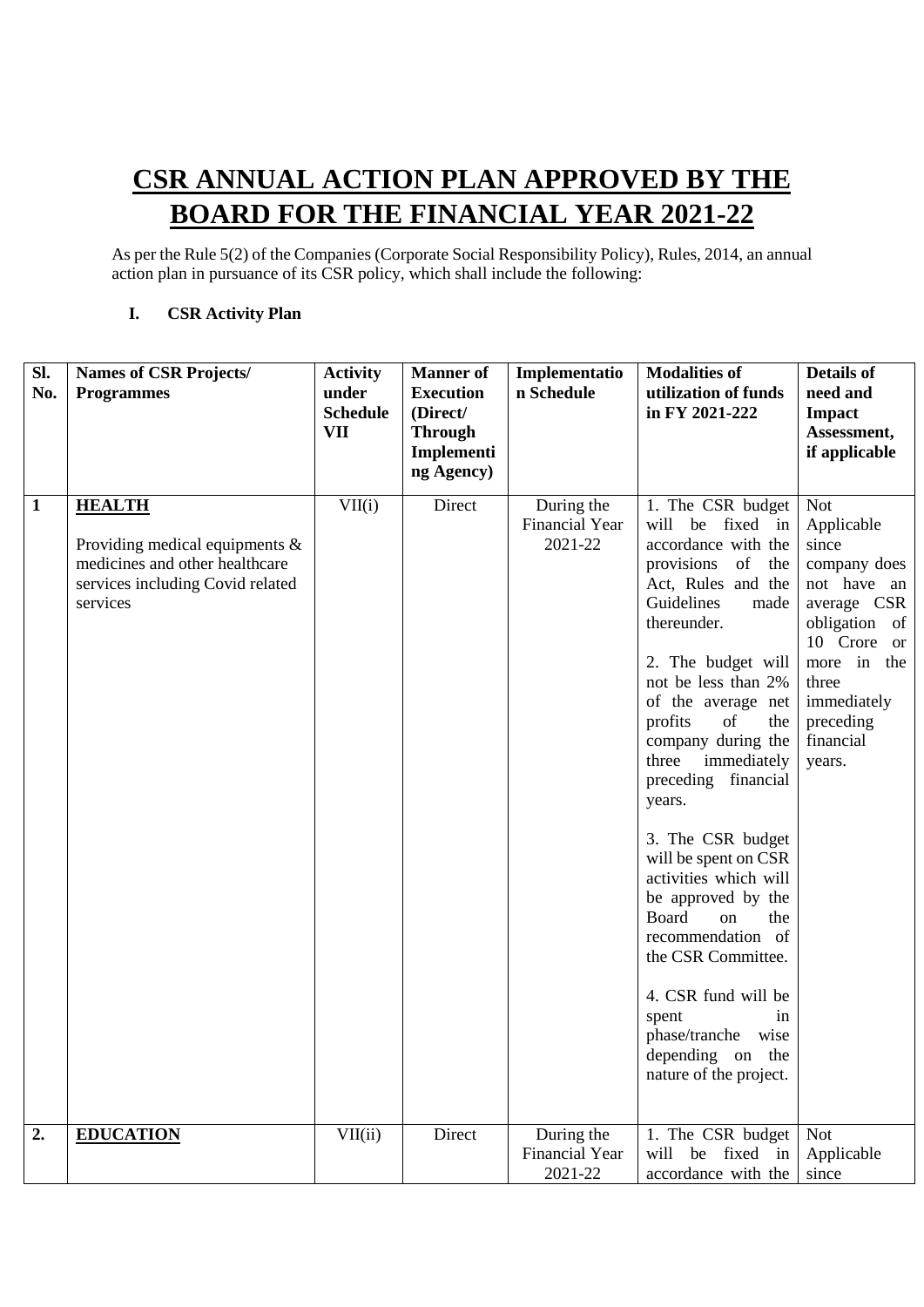|   | 1. Providing Academic<br>excellancy awards,<br>Scholarship, financial aid<br>to poor students<br>Civil constructions in<br>2.<br>College<br>Providing platform for<br>3.<br>Skill development, in<br>plant Industrial training |         |        |                                                | provisions of the<br>Act, Rules and the<br>Guidelines<br>made<br>thereunder.<br>2. The budget will<br>not be less than 2%<br>of the average net<br>profits<br>of<br>the<br>company during the<br>three immediately<br>preceding financial<br>years.<br>3. The CSR budget<br>will be spent on CSR<br>activities which will<br>be approved by the<br>Board<br>on<br>the<br>recommendation of<br>the CSR Committee.<br>4. CSR fund will be<br>spent<br>1n                                                                          | company does<br>not have an<br>average CSR<br>obligation of<br>10 Crore or<br>more in the<br>three<br>immediately<br>preceding<br>financial<br>years.                               |
|---|--------------------------------------------------------------------------------------------------------------------------------------------------------------------------------------------------------------------------------|---------|--------|------------------------------------------------|---------------------------------------------------------------------------------------------------------------------------------------------------------------------------------------------------------------------------------------------------------------------------------------------------------------------------------------------------------------------------------------------------------------------------------------------------------------------------------------------------------------------------------|-------------------------------------------------------------------------------------------------------------------------------------------------------------------------------------|
|   |                                                                                                                                                                                                                                |         |        |                                                | phase/tranche wise<br>depending on the<br>nature of the project.                                                                                                                                                                                                                                                                                                                                                                                                                                                                |                                                                                                                                                                                     |
| 3 | <b>ENVIRONMENT</b><br><b>SUSTAINABILITY</b><br>Maintenance of Gau shalas                                                                                                                                                       | VII(iv) | Direct | During the<br><b>Financial Year</b><br>2021-22 | 1. The CSR budget<br>will be fixed in<br>accordance with the<br>provisions<br>of<br>the<br>Act, Rules and the<br>Guidelines<br>made<br>thereunder.<br>2. The budget will<br>not be less than 2%<br>of the average net<br>profits<br>of<br>the<br>company during the<br>three<br>immediately<br>preceding financial<br>years.<br>3. The CSR budget<br>will be spent on CSR<br>activities which will<br>be approved by the<br>Board<br>on<br>the<br>recommendation of<br>the CSR Committee.<br>4. CSR fund will be<br>spent<br>1n | Not<br>Applicable<br>since<br>company does<br>not have an<br>average CSR<br>obligation of<br>10 Crore or<br>more in the<br>three<br>immediately<br>preceding<br>financial<br>years. |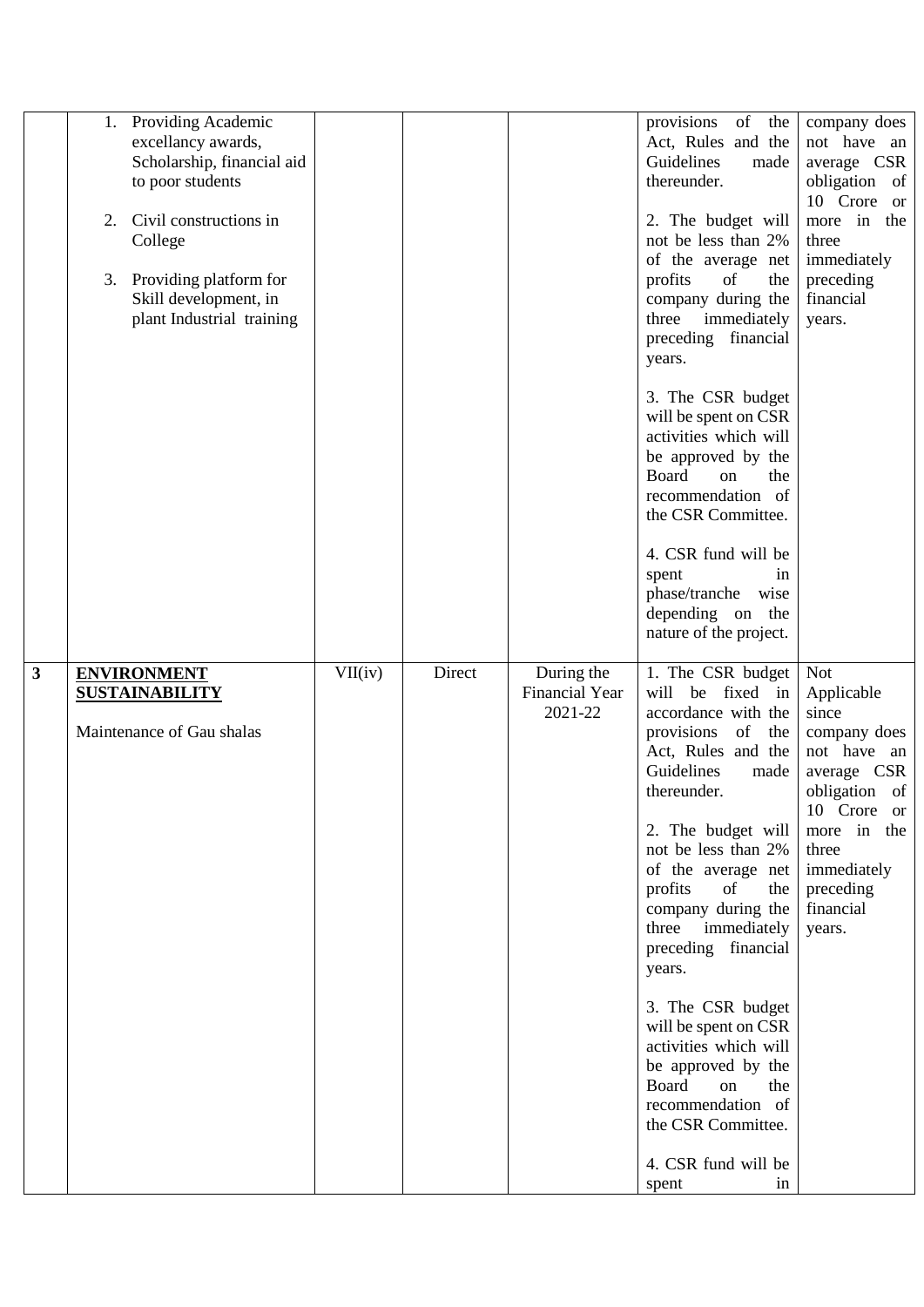|   |                                                                                                                                                                                                                                  |          |        |                                                | phase/tranche<br>wise<br>depending on the<br>nature of the project.                                                                                                                                                                                                                                                                                                                                                                                                                                                                                                                                                     |                                                                                                                                                                                            |
|---|----------------------------------------------------------------------------------------------------------------------------------------------------------------------------------------------------------------------------------|----------|--------|------------------------------------------------|-------------------------------------------------------------------------------------------------------------------------------------------------------------------------------------------------------------------------------------------------------------------------------------------------------------------------------------------------------------------------------------------------------------------------------------------------------------------------------------------------------------------------------------------------------------------------------------------------------------------------|--------------------------------------------------------------------------------------------------------------------------------------------------------------------------------------------|
| 4 | <b>SPORTS</b><br>1. Providing Award and/or<br>sponsoring events<br>Providing<br>2.<br>sports<br>equipment and materials<br>3.<br>Maintenance<br>$\&$<br>upgradation<br>of<br>gymnasium hall etc. in<br><b>Government College</b> | VII(vii) | Direct | During the<br><b>Financial Year</b><br>2021-22 | 1. The CSR budget<br>will be fixed in<br>accordance with the<br>$\sigma$<br>provisions<br>the<br>Act, Rules and the<br>Guidelines<br>made<br>thereunder.<br>2. The budget will<br>not be less than 2%<br>of the average net<br>profits<br>of<br>the<br>company during the<br>immediately<br>three<br>preceding financial<br>years.<br>3. The CSR budget<br>will be spent on CSR<br>activities which will<br>be approved by the<br>Board<br>the<br><sub>on</sub><br>recommendation of<br>the CSR Committee.<br>4. CSR fund will be<br>spent<br>1n<br>phase/tranche<br>wise<br>depending on the<br>nature of the project. | <b>Not</b><br>Applicable<br>since<br>company does<br>not have an<br>average CSR<br>obligation of<br>10 Crore or<br>more in the<br>three<br>immediately<br>preceding<br>financial<br>years. |
| 5 | <b>RURAL DEVELOPMENT</b><br>Maintenance of Shamshan Ghat<br>and its surrounding                                                                                                                                                  | VII(x)   | Direct | During the<br><b>Financial Year</b><br>2021-22 | 1. The CSR budget<br>will be fixed in<br>accordance with the<br>provisions of the<br>Act, Rules and the<br>Guidelines<br>made<br>thereunder.<br>2. The budget will<br>not be less than 2%<br>of the average net<br>profits<br>of<br>the<br>company during the<br>three immediately<br>preceding financial<br>years.<br>3. The CSR budget<br>will be spent on CSR<br>activities which will                                                                                                                                                                                                                               | <b>Not</b><br>Applicable<br>since<br>company does<br>not have an<br>average CSR<br>obligation of<br>10 Crore or<br>more in the<br>three<br>immediately<br>preceding<br>financial<br>years. |